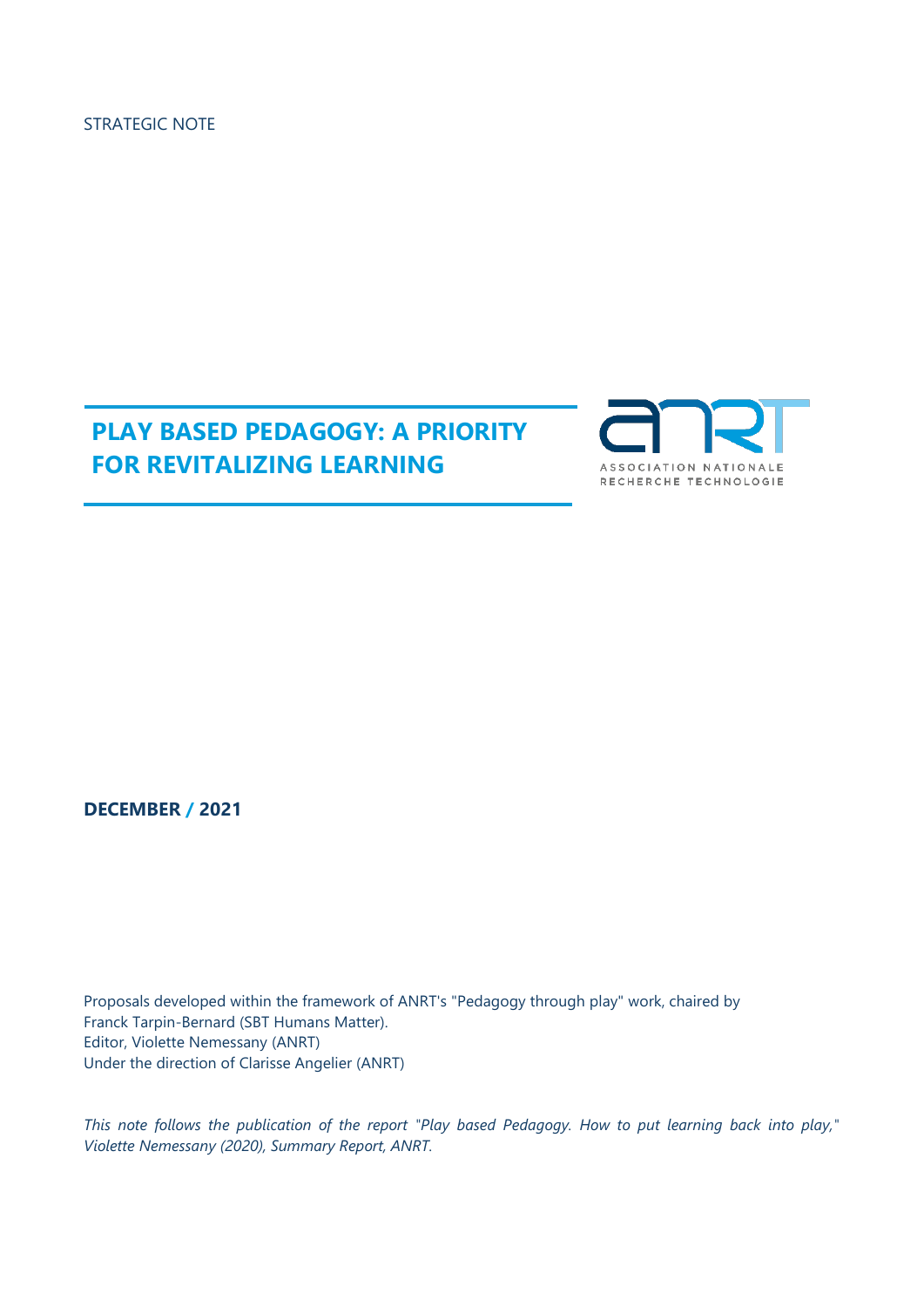# **SUMMARY**

These proposals are aimed at public officials and they highlight the importance of developing playful approaches to learning in schools, universities, and companies. The health crisis has revealed and even amplified, the inequalities in learning, the lack of motivation of learners and the inadequate training of teachers. At the same time, it has helped to stimulate innovation in the education sector, with the creation of educational games. Many of these games are the result of individual initiatives by passionate teachers who are often isolated and on the margins of official regulations. These educators are determined to transform their learning methods by infusing them with fun. These playful approaches are filled with assets on the condition that they are integrated not imposed, and that time is taken and clear rules are respected. They maintain students' motivation and skills and promote the transmission of behavioral and relational skills that are essential for finding one's way in a rapidly changing world. While the efforts of some pioneers have begun to blaze the trail, much remains to be done. This is why it is more than necessary to act in favor of "Frenchstyle play based pedagogy." "The time is ripe and expectations are high."<sup>1</sup> In this context, the members of ANRT address policy makers with a series of recommendations aimed at gradually and sustainably introducing play-based learning into educational practices. Among the proposed courses of action, they recommend:

Recognizing play-based education as a major issue, by setting up a large-scale nationwide plan with the adequate manpower, organization, and budget, and by supporting the French EdTech business sector.

- **Accelerating the evolution of educational practices** by integrating advances in neuroscience research and by giving priority to support and awareness-raising activities and training, while recognizing the expertise of creators of play-based pedagogy.

- **Promoting the large-scale implementation of educational play based tools and the evaluation of their impact,** by intensifying collaborations between teachers, researchers, EdTech stakeholders and game publishers;

- **Modernizing or creating social spaces** to discover educational games.

Through these proposals, ANRT wishes to contribute to the legitimization of play-based education. Its ambition is to give those involved in the world of education and training the means not only to promote successful experiments, but also to perpetuate and generalize innovative game-based systems in order to revitalize learning in the name of the general interest - reduction of inequalities - and the individual interest - the personal enhancement of individuals.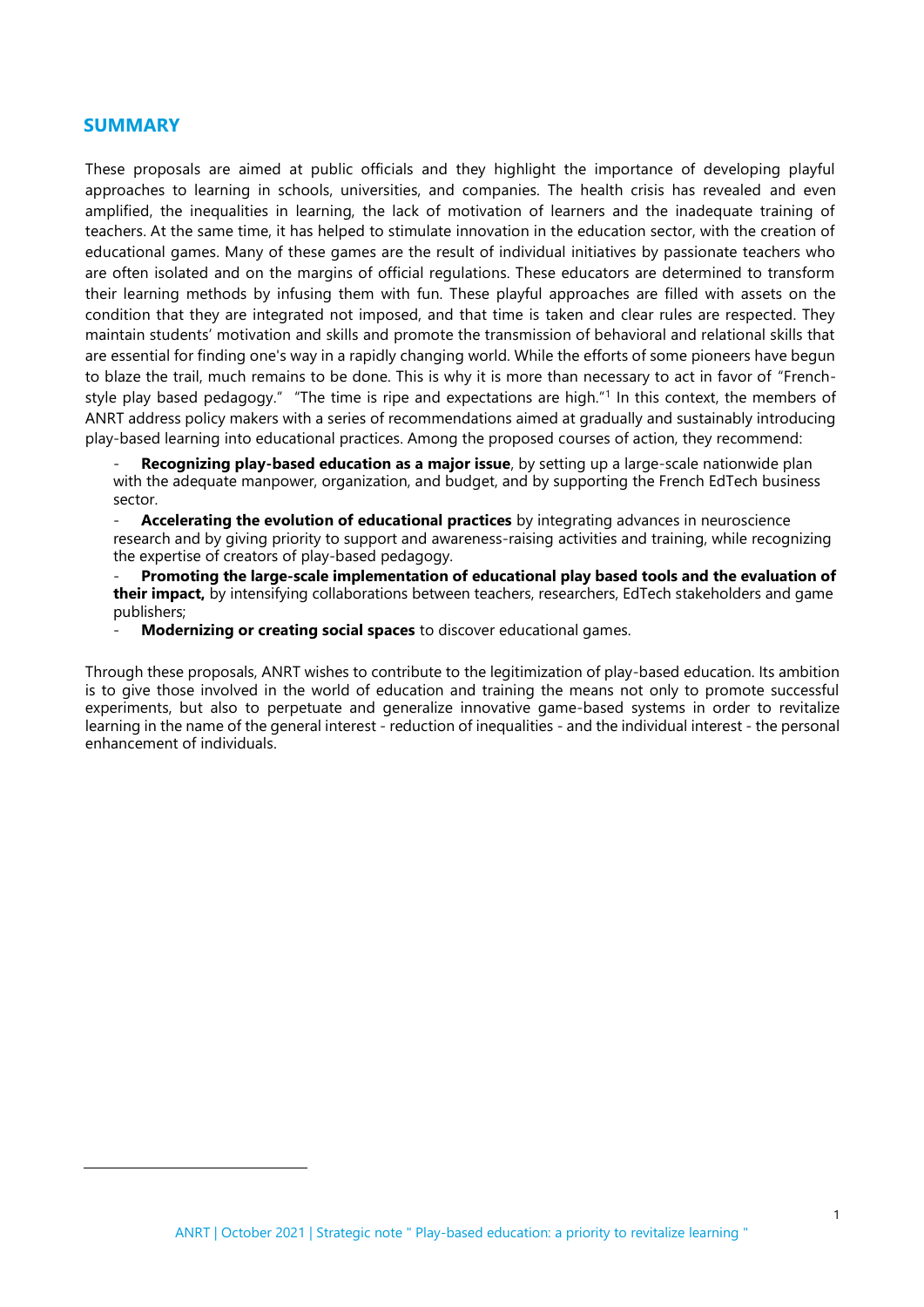<sup>1</sup> Pascale Lismonde (2002), Les arts à l'école. Le Plan de Jack Lang et Catherine Tasca, Éditions Gallimard, p. 13.

# **CONTENTS**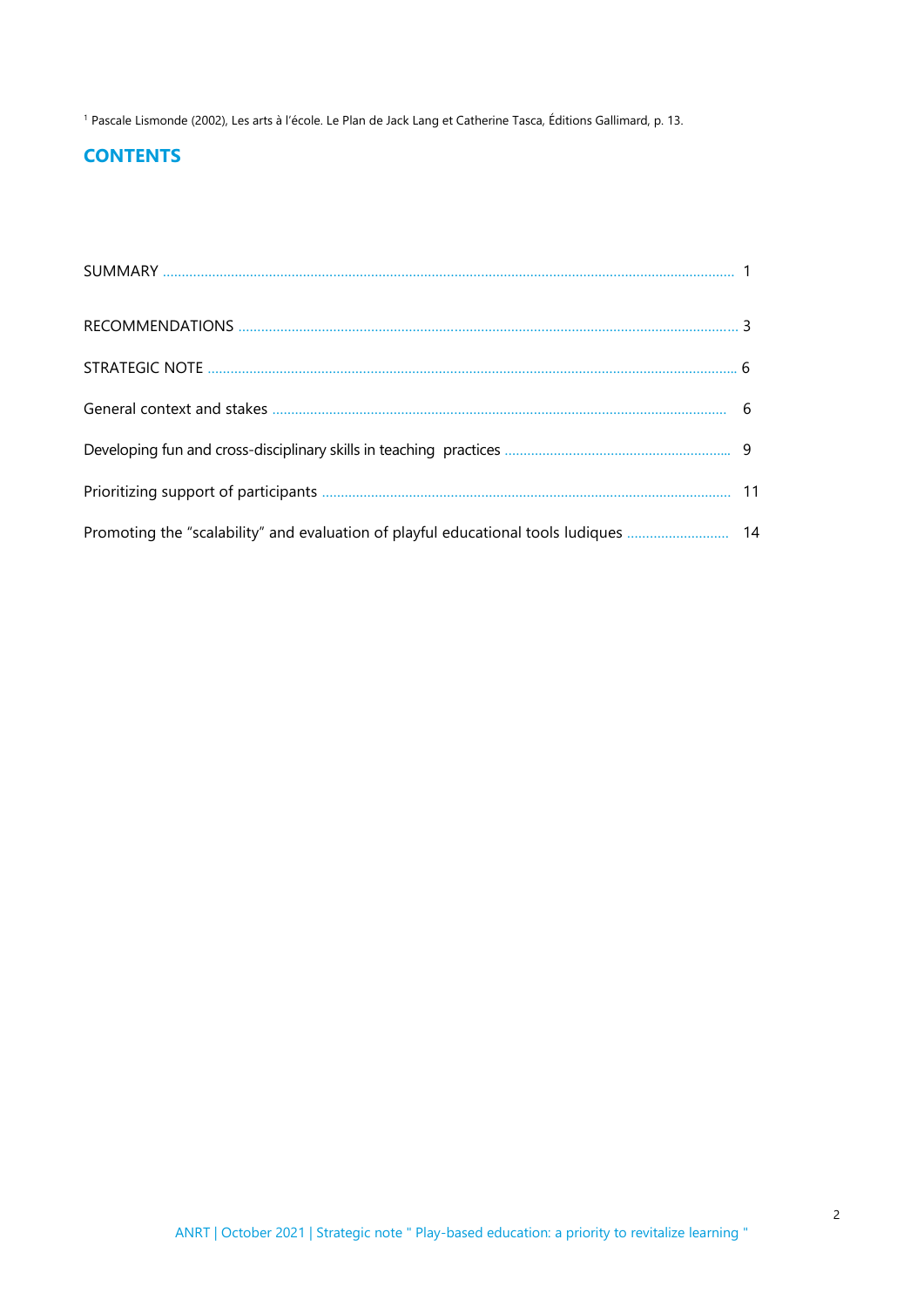# **RECOMMENDATIONS**

## **"French-style" play-based education**

"The stimulus plan presented by the Government on September 3, 2020 includes a component dedicated to the digital transformation of education. Some 105 million euros will be devoted to the mainstreaming of digital education in the school system in order to reduce inequalities and fight against the digital divide." ANRT welcomes this action. But beyond that, it recommends the following:

- **Recognize play-based education as a prioritized pedagogical practice** by implementing a largescale nationwide plan with the adequate manpower, organization and budgets.
- **Conduct a concerted national reflection on the evolution of playful educational practices within the framework of a "National Observatory."** This reflection will make it possible to determine participants, tools, and successful practices; to identify expectations, needs, and difficulties; and to propose measurement tools to evaluate playful educational resources. ANRT's ambition is to contribute to the public debate on this issue.
- **Involve educators, school leaders, and local authorities in the process of purchasing the playful learning materials** that they need in order to create open market conditions.
- **Extend the video game tax credit to all play-based educational game**s. In 2007, "France developed a tax policy by means of a video game tax credit. This credit was increased in 2017 from 20% to 30% of the total amount of eligible expenses incurred by the video game company. Its ceiling was raised from €3 million to €6 million per company per year. The game must not have a development cost of more than €150,000, be marketed, and must be created by French and European partners." Reforming this tax measure to include the production of all play-based educational games, without being exclusive to only "video games," would have an impact on the development of the industry and, more broadly, on the attractiveness of France.
- Adopt a single VAT rate for educational games, identical to that of books at 5.5 %.
- **Stimulate the structure of the French EdTech ecosystem**. It's noteworthy that the EdTech sector is mainly composed of start-ups: "65% of them have less than ten employees and 60% have a turnover of less than €500,000." The idea is to create investment funds alongside venture capital companies, with the aim of providing the capital needed for start-ups to reach the size necessary to conquer foreign markets and compete with the American and Chinese giants.
- Accelerate the development of digital infrastructures throughout France, for example, by improving the bandwidth of online educational platforms.
- **Strengthen the legal system for data protection** in the field of education and training.

#### **Developing fun and cross-disciplinary skills in teaching practices**

- **Transform educational practices by integrating advances in research in neuroscience and cognitive psychology**. "Cognitive science must play an important role in the training of teachers in neuroeducation, by providing courses in all National Institutes of Higher Education (Inspe), and maybe by using a massive online course (mooc)."
- **Intensify collaborations between researchers and teachers to develop learning through research, from preschool to university and beyond.** One example is the P'Tit Prof project, a CréativLab winner that is part of the Ampiric project. It is an educational application developed by the company SBT Human(s) Matter. It is based on the principle of the flipped classroom, which allows primary school children to learn by playing teacher. The objective of this project is to co-create a new version of the application adapted to classroom use in collaboration with the Réunion des musées nationaux - the Grand Palais, researchers from the University of Aix-Marseille and teachers from the Aix-Marseille school district. It will be adapted to use in schools, and enriched with artistic content to develop curiosity and openness to different cultures. Beyond that, this collaboration between teachers, researchers, and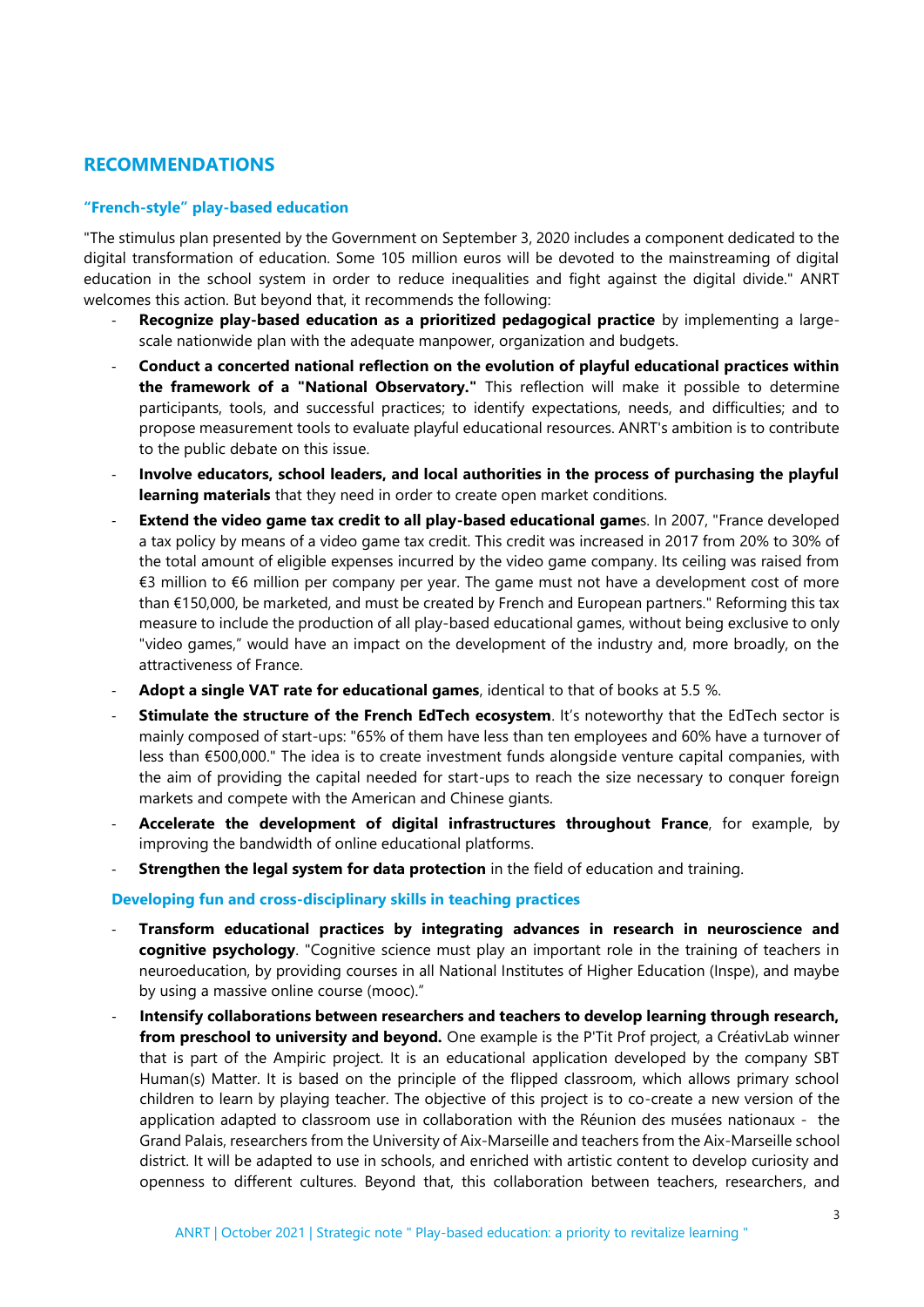representatives of companies has the advantage of circulating knowledge and changing pedagogical practices.

- **Create a repertoire of cognitive and emotional skills for learners to be acquired and applied to to national educational programs.** This recommendation is "all the more important in the French context, since the level of declared student well-being is one of the lowest among European countries." However, it is "the development of students' emotional well-being at school that subsequently predicts life satisfaction in adulthood. Improving learner well-being and self-confidence should be one of the major priorities and levers of progress for the French educational system."

# **Prioritizing the Support of Participants**

- **Develop an effective plan for training teachers in play-based education.** Professionalization should be given to individual teacher training initiatives. Training in play-based pedagogical practices will help modernize learning methods and give willing teachers the means to obtain professional recognition;
- **Recognize the creation of play-based educational games as an intellectual contribution in teacher evaluation.** In the context of their career development, "playability" could constitute a positive criterion for promotion.
- **Set up "playful learning communities" in school libraries, university libraries or in third spaces**. The idea is to create spaces for exchange in the form of conferences, workshops, debates, and within which the skills of some, and the know-how of others will be blended. On the one hand, the goal is to make participants aware of the culture of playfulness; and on the other hand, the goal is to convince the most resistant of play-based education's worth by giving them the codes and keys necessary to appropriate playful methods and, if they so desire, to embark on the adventure.
- **Establish a local overview of innovative play-based education initiatives at the school and university level to develop a nationwide network.** As an example, the laboratory of academic research, development, innovation, and experimentation (CARDIE) in the Aix-Marseille-school territory has identified all the innovative actions implemented in its district. They are centralized in the national database called the *"Innovathèque*" of the Ministry of National Education and Youth. This initiative aims to circulate information, promote good practices and connect participants.

# **Promoting the "scalability" and evaluation of playful educational tools**

- **Build partnerships between educators and companies within the EdTech sector to develop largescale fun educational applications.** In order to do this, incubators must be created to enable stakeholders to get to know and understand each other's interests. It would be beneficial to provide funding in the form of subsidies or repayable loans when financial success is attained, in order to support the development of these structures.
- **Test and evaluate innovative experiments.** The Ampiric CréativLab offers testing of innovative educational resources in an experimentation room, and then awards those that have proven themselves. "From this perspective, the tested and certified actions will gradually provide empirical evidence informing the direction of public action."
- **Encourage local governments to co-fund the purchase of positively evaluated fun educational materials.** These materials would be made available to learners and teachers.
- **Encourage game publishers to enter into agreements with schools, universities, and training institutions** to encourage the lending and use of their titles by educators.
- **Transform school and university libraries into "game libraries."** The educational games would be collected, stored, and loaned to learners and teachers, who would benefit from the expertise of librarians.
- **Involve school principals and academic superintendents in the transformation, stabilization, and dissemination of innovative teaching practices.** To guarantee their success, these practices require authorizations to equip a room, purchase material, and train personnel in the use or maintenance of technical equipment, etc.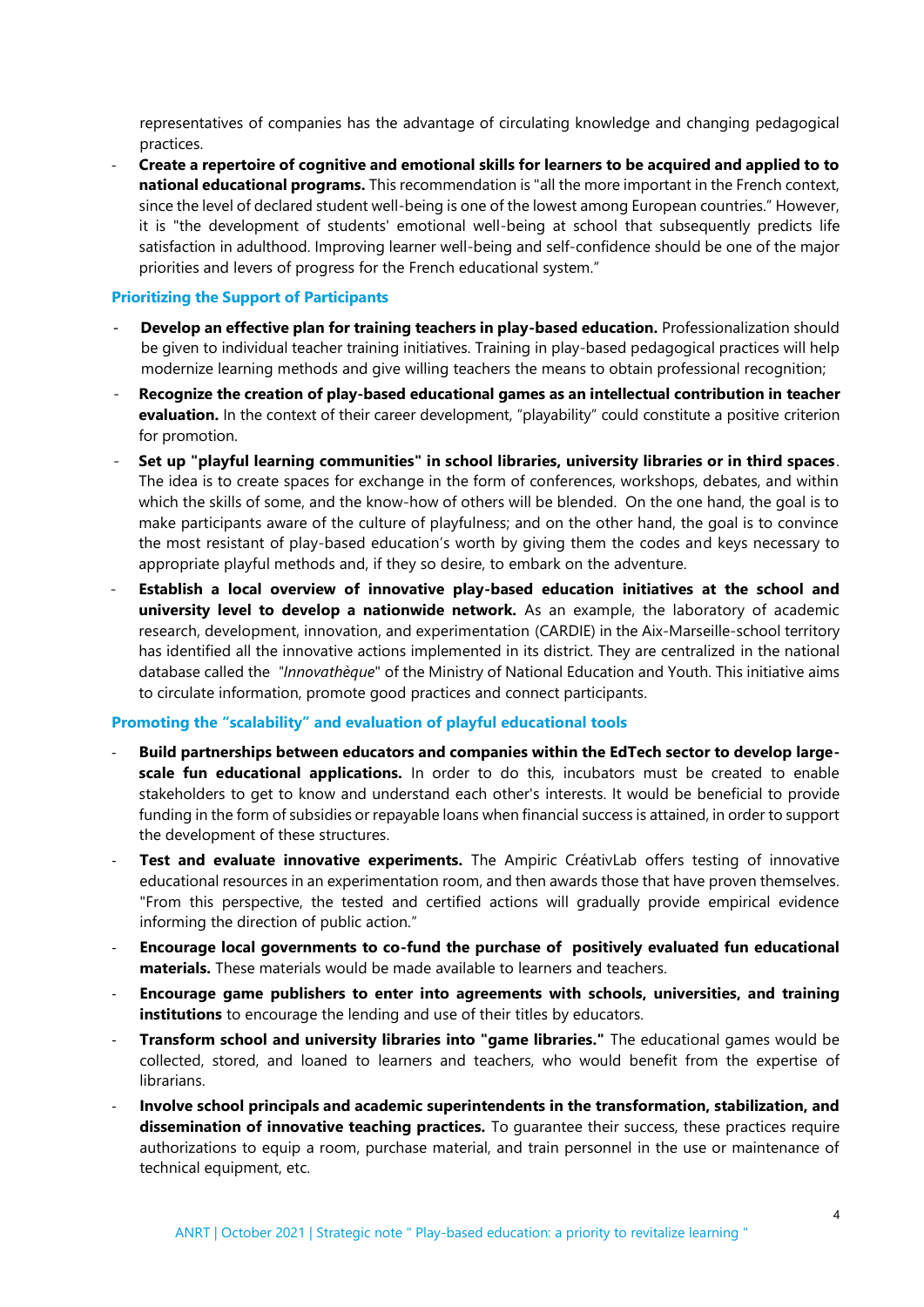# **STRATEGIC NOTE**

# **1. GENERAL CONTEXT AND STAKES**

In a world of constant and rapid change, education and training constitute a fundamental component for the development of individuals, social cohesion and the economic development of France within the "knowledge society<sup>"2</sup>. However, from the point of view of participants in educational practice, as well as of experts, or international surveys, the observation is clear: the school system and vocational training perpetuate, or even accentuate, social inequalities and suffer from failure of pedagogical practice renewal. This is all the more true in these times of the pandemic. The Covid-19 pandemic has indeed exacerbated educational, digital, economic, and social disparities, an increase in school dropouts, and a growing lack of motivation among learners' motivation, difficulties in accessing the Internet and technical equipment, as well as deficiencies in digital training and use. Faced with this emergency situation, many educators regret not having been prepared "to do anything other than transpose the lessons they were used to giving in classrooms or lecture halls on to a screen. "<sup>3</sup> However, "the crisis has also stimulated innovation in the educational sector. Changes that were once considered difficult or impossible to implement are now possible."<sup>4</sup> In this context, play-based education is expanding<sup>5</sup>. Many of these innovative systems are the result of teachers' individual initiatives or the increasingly frequent collaboration of teachers, researchers, and managers of socio-economic structures. They are motivated by the enthusiasm, passion, and interest they have for active teaching methods. Together, they are making considerable headway, most often outside of any academic recognition, to elaborate real, playful, pedagogical tools adapted to both teaching and business. These tools aim to improve learning methods, the way knowledge is transmitted, and training for tomorrow's professions. They also allow for continuity between school, work, and free time for learners, to recruit new talent, to access new markets, and to develop innovative management methods. This leads to "a change in the teaching and learning paradigm announced and long-awaited."<sup>6</sup> But, for the time being, this pedagogical transition remains in the early stages, and its trajectory is still unstable. It is important

to act to accompany, accelerate, and sustain the changes underway. To achieve this, it is necessary for this transformation to be at the forefront of the political agenda. In order to inform the decisions of public authorities and drawing on the field experience of the members of its "Play-based education" working group, ANRT is sharing its findings and possible courses of action to revitalize learning.

## **For "French-style play-based education"**

Play-based education is still in its infancy in France. In order to convince the most skeptical of the educational value of play, one needs to look only at the educational systems of the Nordic countries. In Denmark, for example, play is an integral part of school children's education. There are even schools where "all subjects are taught through role-playing. Ministry curricula impose knowledge to be transmitted. But within this framework, schools are free to organize them through play, which allows for learning and especially for remembering. Once an adult, employee, father, or mother, this learning based on exchange encourages the learner to communicate and work in synergy."<sup>7</sup>

As the Nordic model has been cited for several years as an example to follow, should we try to transplant it in France? The answer is no. Scandinavian countries' success in education and training are the result of a long cultural and political history that cannot be transposed. So what is the alternative? The most appropriate strategy is to adopt a pragmatic approach that takes into account personal investment and the undeniable inventiveness of participants. This means giving them a voice in order to grasp the meaning of the evolution of playful pedagogical practices, as well as the changes necessary to stabilize new skill sets.

<sup>&</sup>lt;sup>2</sup> Conseil Européen (2000), Conclusions de la Présidence, 23 et 24 mars, [https://www.europarl.europa.eu](https://www.europarl.europa.eu/)

<sup>3</sup> Francis Lecompte (2021), « Galileo. L'éducation, zone d'hybridation prioritaire », In Management, juillet-août, n°296, pp. 24-25.

<sup>&</sup>lt;sup>4</sup> Note de Synthèse des Nations Unies (2020), « L'éducation en temps de Covid-19 et après », août, p. 25.

<sup>5</sup> "Serious games, also called learning games or mind games, appeared in the early 2000s", Stéphanie Combe (2021), « Apprendre en s'amusant », In « Jouer », La Vie, Numéro spécial, n°3962-3963, 18 août, p. 40.

<sup>6</sup> Emmanuelle Villiot-Leclercq, « L'ingénierie pédagogique au temps de la Covid-19 », Distances et médiations des savoirs,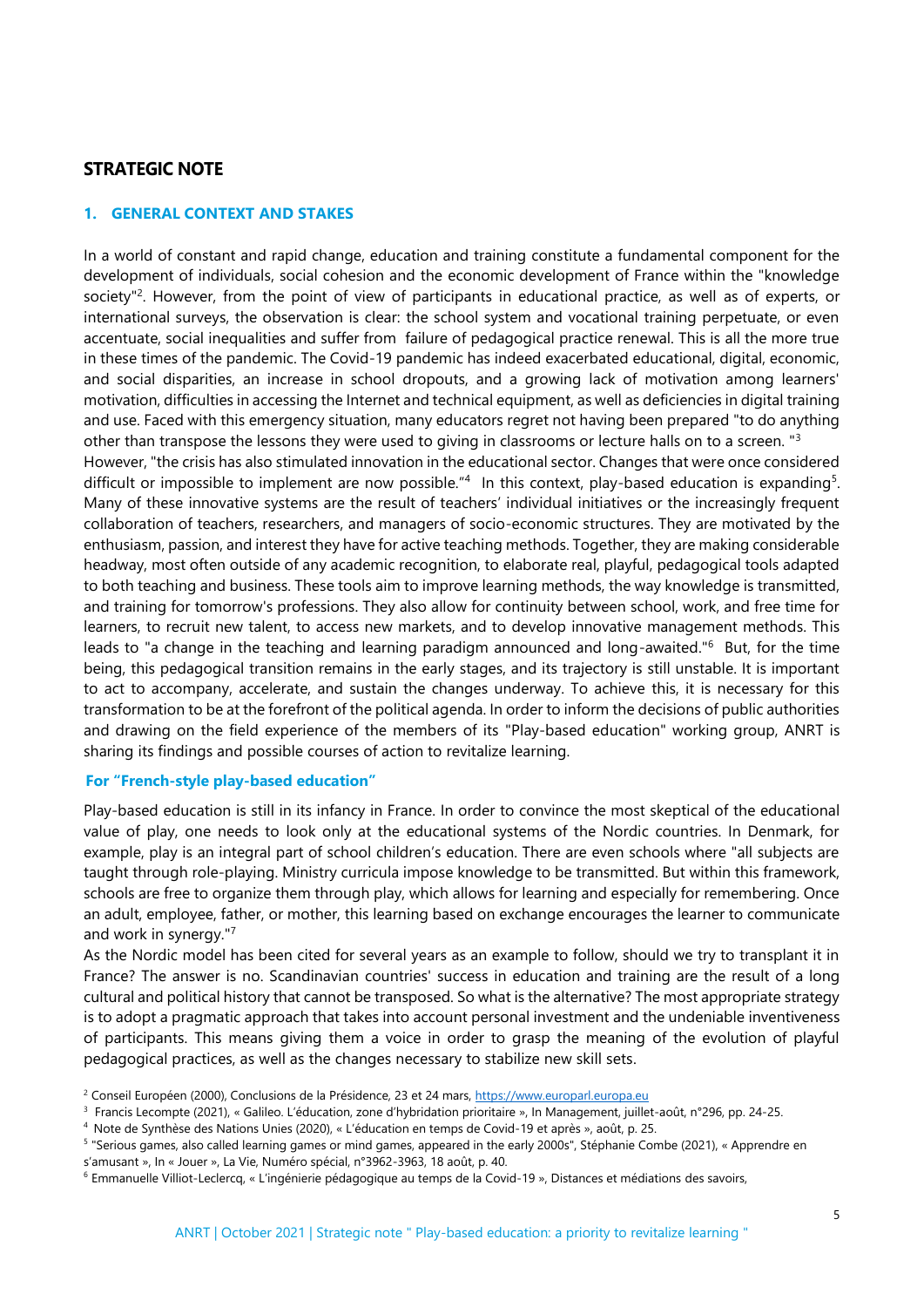#### [https://journals.openedition.org](https://journals.openedition.org/) <sup>7</sup>Agnès Villette (2018), « L'école où les manuels valsent », In WE Demain, n°21, mars, pp. 89-93 **New Perspectives are emerging thanks to EdTech**

More and more educators are turning to EdTech companies for digital solutions that can improve the learning experience in schools, higher education, and vocational training. These technologies constitute a powerful lever for the development of play-based education. While there is little doubt that the health crisis "has had a significant impact on the sector, with new companies being created, increased fundraising<sup>8</sup>" and "the implementation of innovative digital tools, gaining the EdTech market five to ten years, "<sup>9</sup> this trend should not stop there<sup>10</sup>.

However, the EdTech sector is not without its weaknesses. These weaknesses are well known to government institutions: a complex market, with many players and services combining different business models; difficulties in collaborating with school teachers; cultural and structural obstacles in school purchasing processes by local authorities; lack of training for teachers the use of new technologies in their teaching practice; and the absence of a precise legal framework for data processing and protection. For all these reasons, it is urgent that government institutions act. A significant investment in EdTech has a double advantage: "it will allow us on one hand to respond to the challenges of quality and universality of training for citizens, and on the other hand, to preserve France's educational sovereignty in the face of the American and Chinese giants who today dominate the market on a global scale<sup>11"</sup>.

<sup>8</sup> Siècle Digital.fr, « EdTech : focus sur un secteur en pleine ascension », 26 mai 2021, https://siecledigital.fr

<sup>9</sup> Marie-Christine Levet, « Développer une filière EdTech française pour préserver notre souveraineté éducative », *EdTechActu.com*, 11 juin 2021[, https://edtechactu.com](https://edtechactu.com/)

<sup>&</sup>lt;sup>10</sup> In fact, the EdTech industry was doing well before the health crisis. "In the last three years, the number of structures and start-ups created has increased by 47%, according to a recent study by Deloitte Digital and The Caisse des Dépôts. According to the EdTech Observatory, there are more than 500 contributors. The sector is in full expansion, is divided into distinct segments. It is currently worth 650 million euros and employs 7,000 people», *In Siècle Digital.fr*, « *EdTech : focus sur un secteur en pleine ascension »*, 26 mai 2021[, https://siecledigital.fr](https://siecledigital.fr/)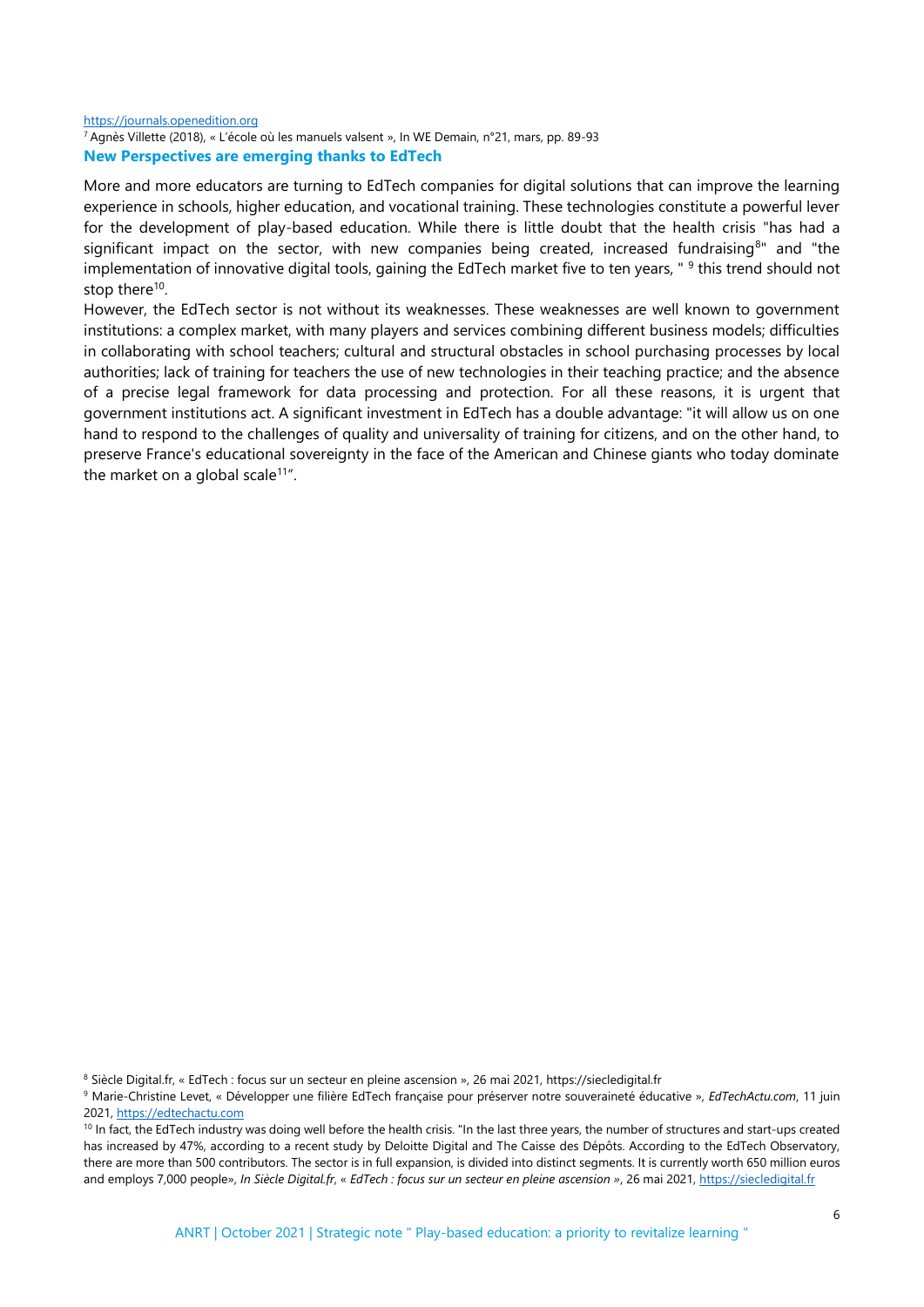<sup>11</sup> Marie-Christine Levet, « Développer une filière EdTech française pour préserver notre souveraineté éducative », *EdTechActu.com*, 11 juin 2021[, https://edtechactu.com](https://edtechactu.com/)

# **COURSE OF ACTION**

"The stimulus plan presented by the Government on September 3, 2020 includes a component dedicated to the digital transformation of education. Some 105 million euros will be devoted to the mainstreaming of digital education in the school system in order to reduce inequalities and fight against the digital divide<sup>12</sup>. ANRT welcomes this action. But beyond that, it recommends the following:

- **Recognize play-based education as a prioritized educational practice** by implementing a largescale nationwide plan with adequate manpower, organization, and budgets.
- **Conduct a concerted national reflection on the evolution of playful educational practices within the framework of a "National Observatory."** This reflection will make it possible to determine participants, tools, and successful practices; to identify expectations, needs, and difficulties; and to propose measurement tools to evaluate playful educational resources. ANRT's ambition is to contribute to the public debate on this issue.
- **Involve educators, school leaders, and local authorities in the process of purchasing the playful learning materials** they need in order to create the conditions of an open market.
- **Extend the video game tax credit to all play-based educational games.** In 2007, "France developed a tax policy through a video game tax credit. This credit was increased in 2017 from 20% to 30% of the total amount of eligible expenses incurred by the video game creation company. Its ceiling was raised from €3 million to €6 million per company per year. The game must not have a development cost of more than €150,000, be marketed, and must be created by French and European partners<sup>13</sup>". Reforming this tax measure to include the production of all play-based educational games, without being exclusive to only the category of "video games," would have an impact on the development of the industry and, more broadly, on the attractiveness of France.
- Adopt a single VAT rate for educational games, identical to that of books at 5,5 %.
- **Stimulate the structure of the French EdTech ecosystem**. It's noteworthy that the EdTech sector is mainly composed of start-ups: "65% of them have less than ten employees and 60% have a turnover of less than €500,000<sup>14</sup>". The idea is to create, alongside venture capital companies, investment funds with the aim of providing the capital needed for start-ups to reach the size necessary in order to conquer foreign markets and compete with the American and Chinese giants.
- **Accelerate the development of digital infrastructures throughout France**, for example, by improving the bandwidth of online educational platforms<sup>15</sup>.
- **Strengthen the legal system for data protection** in the field of education and training.

<sup>15</sup> « Le plan d'action en matière d'éducation numérique (2021-2027) » va dans ce sens. It is an initiative of the European Union. This plan defines two priority areas: 1) fostering the development of a high-performing digital education ecosystem; 2) strengthening digital skills

<sup>&</sup>lt;sup>12</sup> « Plan de relance. Continuité pédagogique »[, https://www.education.gouv.fr](https://www.education.gouv.fr/)

<sup>13</sup> Pierre-Jean Benghozi, Philippe Chantepie (2017), *Jeux vidéo : l'industrie culturelle du XXIe siècle ?* Département des études, de la prospective et des statistiques, Ministère de la Culture, p. 226-227.

<sup>&</sup>lt;sup>14</sup> Siècle Digital.fr, « EdTech : focus sur un secteur en pleine ascension », 26 mai 2021[, https://siecledigital.fr](https://siecledigital.fr/)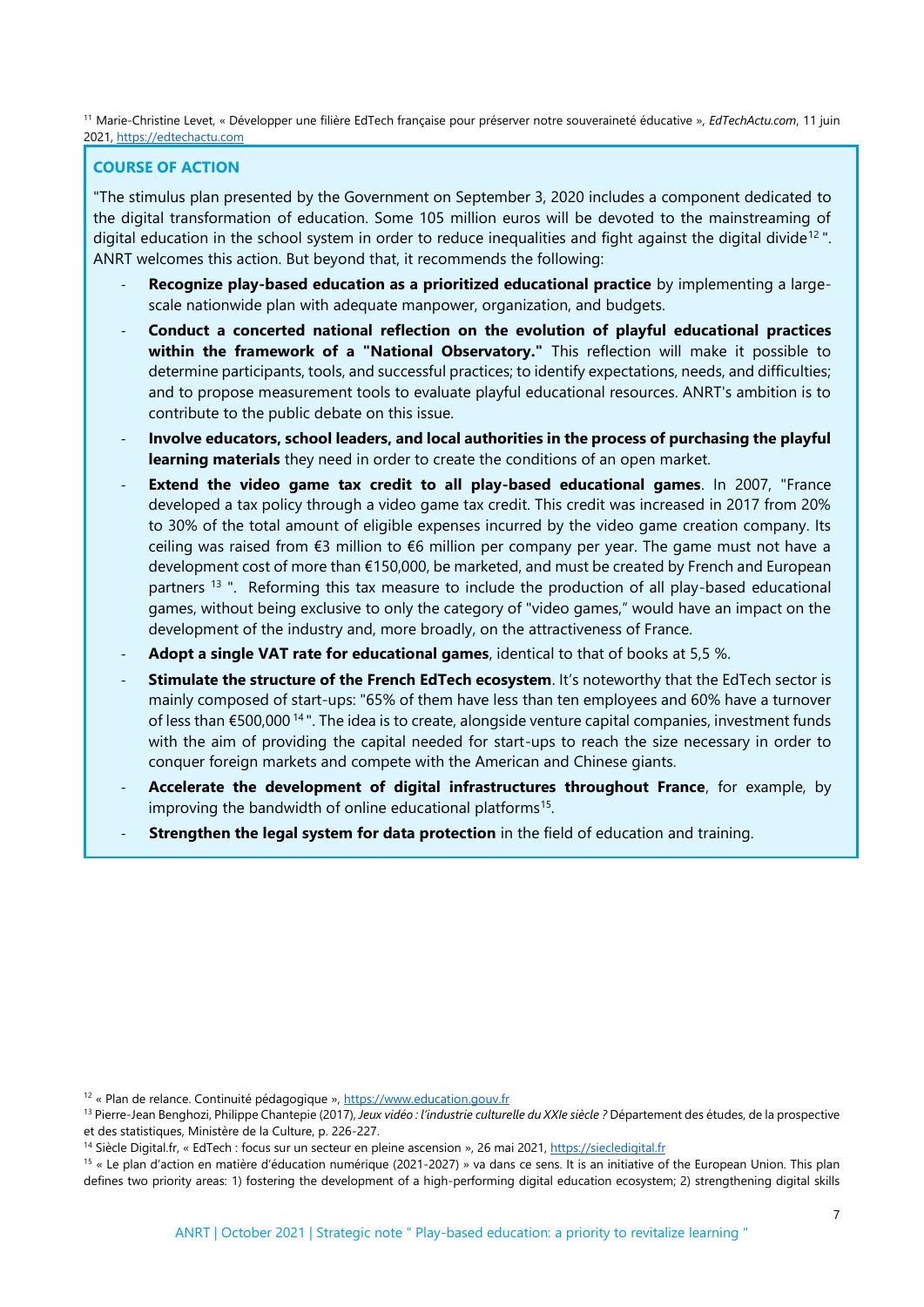and competencies for digital transformation and competencies for digital transformation. Cf[. https://education.ec.europa.eu/education-in](https://education.ec.europa.eu/education-in-the-eu/digital-education-action-plan.fr)[the-eu/digital-education-action-plan.fr](https://education.ec.europa.eu/education-in-the-eu/digital-education-action-plan.fr)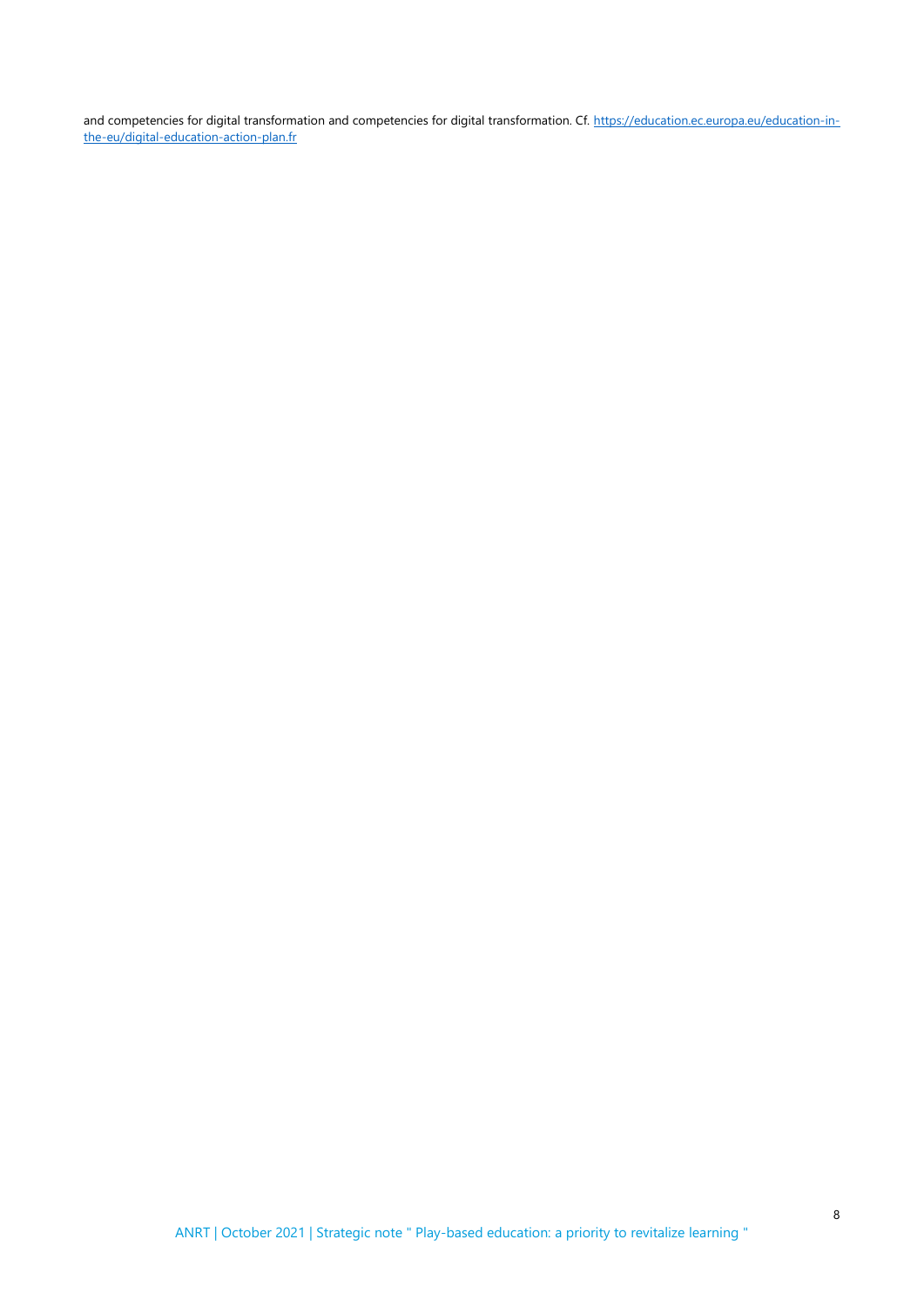#### **2. DEVELOPING FUN AND CROSS-DISCIPLINARY SKILLS IN TEACHING PRACTICES**

There are numerous voices that explicitly demand a profound change in the way we learn. They criticize an educational and training system that is too rigid, "based exclusively on rational intelligence to the detriment of the body, emotion and imagination<sup>16</sup> " and incapable of adapting to the changes in the world or worse, accused of demotivating learners. The latter are finding it increasingly difficult to the obey rules imposed, rules whose meanings are not always understood. It is therefore no coincidence that a growing number of educators are turning to games. Whether they belong to the so-called board, simulation, or online category, those in the field recognize that educational games "belong, along with art and sports, among those activities in which people take pleasure<sup>17</sup>". This observation echoes the results of neuroscience research. Stanislas Dehaene, professor at the Collège de France and holder of the chair in Experimental Cognitive Psychology, testifies to this. In his opinion, "stimulating curiosity and pleasure activates the dopamine circuit and sharpens the desire to learn." This is why "there is an urgent need to develop pleasure and the playful dimension in learning<sup>18</sup>". The members of the ANRT working group share this conviction. Faced with what is rightly considered to be a gamble - play is often underestimated or even contested in a pedagogical context - they call for the transformation of learning practices by taking into account advances in cognitive psychology.

#### **Providing cross-disciplinary skills essential for 21st century citizens**

All the members of the ANRT working group attest to the fact that the use of educational games promotes the transmission of knowledge and cognitive skills that have long been kept at a distance from educational institutions. They develop teamwork, creativity, free individual expression, critical thinking, autonomy, and adaptability. Another important asset is that playful methods improve learners' self-esteem and confidence by giving them the opportunity to make mistakes. More specifically, "they allow pretending: it's the infantile expressions "it's not for real" or "it's like." They plunge players into a world of fiction, where failing is allowed, as is trying other things."<sup>19</sup> This gratifying dimension, of "having succeeded alone" despite failure, is essential to learning, as are "social skills, cognitive, and behavioral also known as emotional skills. This knowledge, forgotten or neglected in traditional teaching methods is essential for life, and living well together<sup>20</sup>". Indeed, "recent research in the social sciences shows that these cross-disciplinary skills reinforce the development of academic skills and therefore professional success. They work against dropping out of school. And they have a direct impact on the development of national values and tolerance of others, as well as the economic and social performance and resilience of French society<sup>21</sup>". Therefore, it seems necessary in France to recognize socialbehavioral competencies in national educational programs in the same way as cognitive and technical skills, as they are the elements which now make a difference on the job market.

<sup>16</sup> Pascale Lismonde (2002), *Les arts à l'école. Le Plan de Jack Lang et Catherine Tasca*, Éditions Gallimard, p. 19.

<sup>17</sup> Jean-Marc Leveratto (2006), *Introduction à l'anthropologie du spectacle*, La Dispute, p. 12.

<sup>&</sup>lt;sup>18</sup> Stanislas Dehaene (2020), « Il a urgence à développer le plaisir à l'école », In Sciences Humaines, « Bonheur d'apprendre et d'enseigner. Enquête sur ces profs qui changent l'école », Les grands dossiers de Sciences Humaines, n°58, mars-avril-mai 2020, p. 10.

<sup>&</sup>lt;sup>19</sup> Martine Fournier (2020), « Jeu et éducation : une histoire contrastée », In Sciences Humaines, « Bonheur d'apprendre et d'enseigner. Enquête sur ces profs qui changent l'école », Les grands dossiers de Sciences Humaines, n°58, mars-avril-mai 2020, p. 67.

<sup>&</sup>lt;sup>20</sup> Bénédicte Gendron (2020), « Les émotions, c'est capital ! », In Sciences Humaines, « Bonheur d'apprendre et d'enseigner. Enquête sur ces profs qui changent l'école », Les grands dossiers de Sciences Humaines, n°58, mars-avril-mai 2020, pp. 18-19.

<sup>21</sup>Ministère de l'Éducation Nationale, de la jeunesse et des sports (2020), « Quels professeurs au XXIe siècle ? », *Rapport de synthèse rédigé à la suite du colloque « Quels professeurs au XXIe siècle ? »*, organized in December 2020 within the framework of Grenelle de l'éducation, p. 12.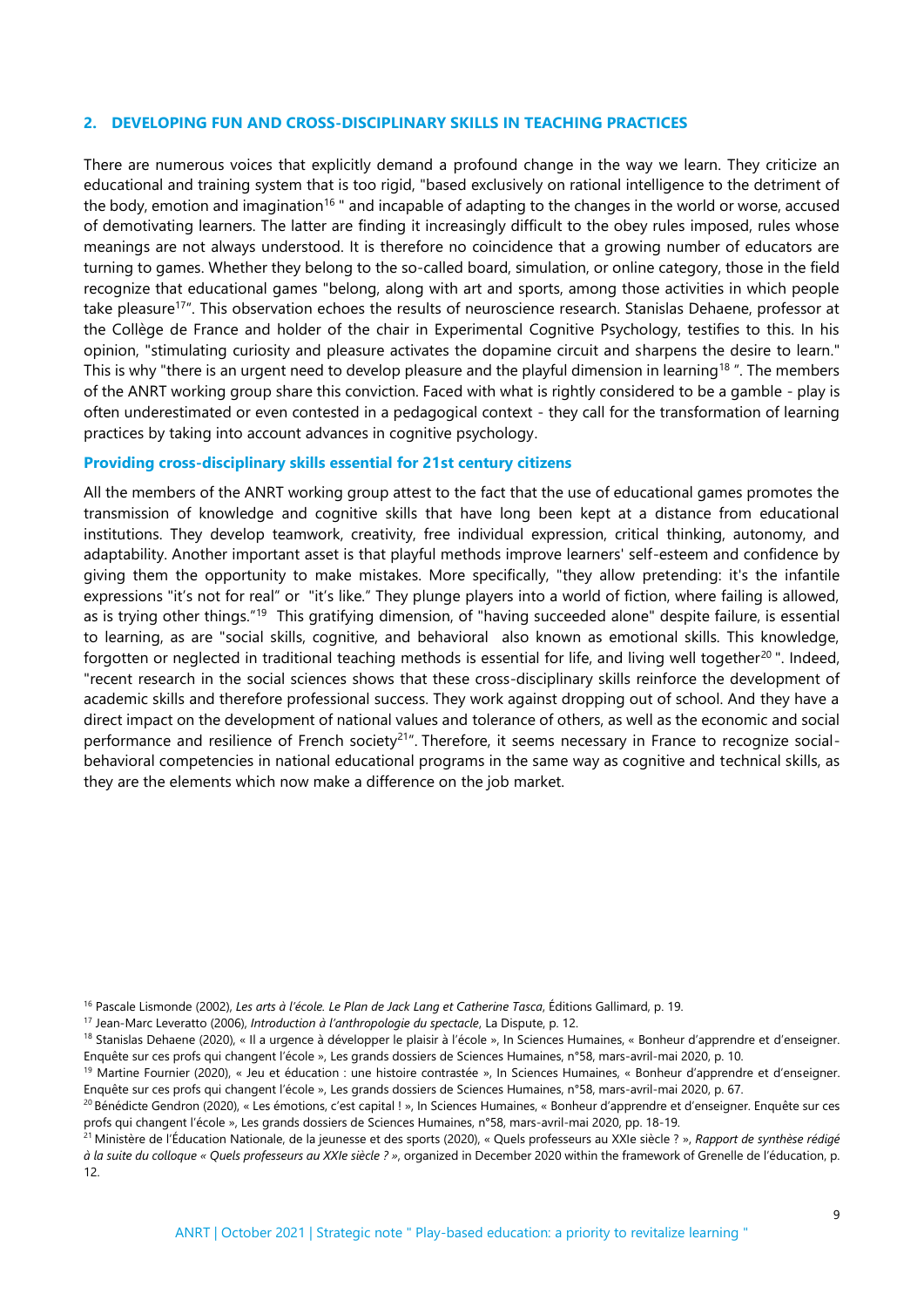## **COURSE OF ACTION**

- **Transform educational practices by integrating research advances in the field of neuroscience and cognitive psychology.** "Cognitive science must play an important role in the training of teachers in neuroeducation, by providing courses in all National Institutes of Higher Education (Inspe), and perhaps through a massive online course (mooc)<sup>22"</sup>.

- **Intensify collaborations between researchers and teachers to develop learning through research, from preschool to university and beyond.** One example is the P'Tit Prof project, a CréativLab<sup>23</sup> winner that is part of the Ampiric project.<sup>24</sup> It is an educational application developed by the company SBT Human(s) Matter. It is based on the principle of the flipped classroom, which allows primary school children to learn by playing teacher. The ambition of this project is to co-create a new version of the application adapted to classroom use in collaboration with the *Réunion des musées nationaux* - the Grand Palais, researchers from the University of Aix-Marseille, and teachers from the Aix-Marseille Academy. It will be adapted to use in schools, and enriched with artistic content to develop curiosity and openness to different cultures. Beyond that, this collaboration between teachers, researchers, and representatives of companies has the advantage of circulating knowledge and changing pedagogical practices.

- **Create a repertoire of cognitive and emotional skills for learners to be acquired and applied to national educational programs.** This recommendation is "all the more important in the French context, since the level of declared student well-being is one of the lowest among European countries<sup>25"</sup>. However, it is "the development of students' emotional well-being at school that subsequently predicts life satisfaction in adulthood. Improving learner well-being and self-confidence should be one of the major priorities and levers of progress for the French education system<sup>26</sup>.

<sup>22</sup> Stanislas Dehaene (2020), « Il a urgence à développer le plaisir à l'école », In Sciences Humaines, « Bonheur d'apprendre et d'enseigner. Enquête sur ces profs qui changent l'école », Les grands dossiers de Sciences Humaines, n°58, mars-avril-mai 2020, p. 11.

<sup>23</sup> Le CréativLab Ampiric est coordonné par l'ANRT.

<sup>24</sup> Ampiric est lauréat de l'appel à projets « Pôles pilotes de formation des enseignants et de la recherche pour l'éducation », géré par la Caisse des Dépôts et Consignations au titre du Programme Investissements d'Avenir.

<sup>25</sup> Adrew Clark, Sarah Flèche, Richard Layard, Nattavudh Powdthavee, George Ward (2018), The origins of happiness: The science of wellbeing over the life course, Princeton University Press.

<sup>26</sup> Ministère de l'Éducation Nationale, de la jeunesse et des sports (2020), « Quels professeurs au XXIe siècle ? », Rapport de synthèse rédigé à la suite du colloque « Quels professeurs au XXIe siècle ? », organisé le 1er décembre 2020 dans le cadre du Grenelle de l'éducation, p. 20.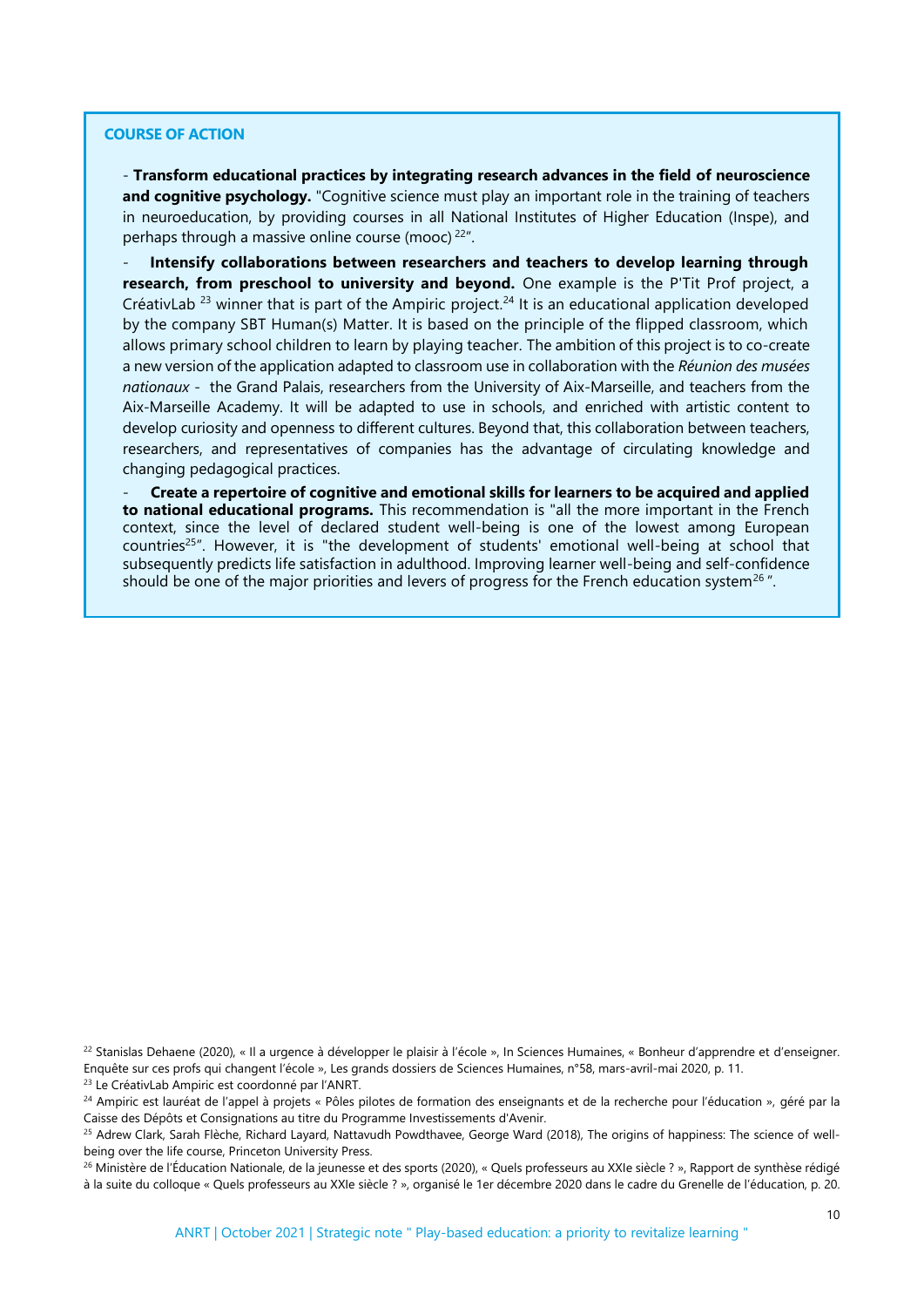#### **PRIORITIZING SUPPORT OF PARTICIPANTS**

The success of playful pedagogical practices in schools and workplaces and its development is not something that can stand on its own; it must be encouraged and supported. This challenge can come about through the evolution of traditional teaching, the recognition of new skills and the creation of structures for awareness raising that allow all individuals to freely engage in play-based education.

#### **Recognizing game masters' expertize**

All the feedback concurs: the use of game-based teaching methods depends on the game masters' free choice and their self-training efforts. Their conduct is motivated by their initiative, enthusiasm, creativity, and interest in active teaching methods.<sup>27</sup> Most of them already have a playful culture, due to their personal practice of games in their free time. Their role is essential. On the basis of their practical experience, they imagine and define the content of their playful teaching sequences. "Their job is not to apply methods, but to design learning situations that vary in form according to the pedagogical intentions and contexts. A trainer is an interpreter, a translator. Far from being someone who executes a method by integrating technologies in his practices, he must be considered as a creator of the uses he promotes in his class<sup>28</sup>". This "expert skill" should be recognized as an intellectual contribution when evaluating teachers, especially when it leads to the creation of a teaching game. Thus, "playability" could constitute a favorable criterion for promotion and access to a higher grade in an educator's career.

#### **Training educators in the rules of the game**

As we can see, the success of an educational game is not an easy task. It relies on the know-how of the multiple skills of the game master. He must be able to be an educator, facilitator, organizer, and manager all at the same time. He must "put the time of the game in parenthesis" and "make sure that the situation holds together <sup>29</sup> " by obtaining the commitment of the learners and by helping to develop "flow".<sup>30</sup> That is, a state of high concentration, where time seems to stand still for an individual, "caught  $31$ " in an activity that provides a sense of accomplishment.

The design of a playful educational sequence also requires making knowledge more attractive by bringing it closer to the learners' personal culture. Moreover, it offers the possibility of setting up "cooperative learning, which is done in teams, but where each person learns and improves with the help of the others<sup>32</sup>. All this requires defining the framework of the game, which is structured around three stages:

1) The instructor puts the learners in a situation, explaining the rules of the game and the educational objectives to be achieved.

2) He accompanies the players during the game.

3) When the game is over, he spends some time debriefing. This third phase is strategic. It is "dedicated to reflecting on the game as it was experienced by the learners<sup>33</sup>". It aims to "identify the knowledge and skills incorporated, or those to be reinforced. The debriefing is also an opportunity to exchange points of view and thus to develop critical thinking. 34".

<sup>&</sup>lt;sup>27</sup> Richard Le Fur, game designer and educational engineer at Prismatik, admits having been impressed by "the commitment and energy of the teacher-creators of games". Cf. Richard Le Fur, document de travail du groupe de travail Pédagogie par le jeu, 14 juin 2021.

<sup>28</sup> Eric Sanchez, Margarida Romero (2020), *Mythes et Réalités : apprendre en jouant*, Editions Retz, p. 118.

<sup>29</sup>Erving Goffman (1991), *Les cadres de l'expérience*, Minuit, p. 52.

<sup>30</sup> Mihaly Csikzentmihalyi (1990), *Flow, the psychology of optimal experience*, Harper Collins, Harper & Row.

<sup>31</sup> Sur la notion de « prise », Cf. Christian Bessy, Francis Chateauraynaud (1995), *Experts et faussaires*, Métailié.

<sup>32</sup> Ministère de l'Éducation Nationale, de la jeunesse et des sports (2020), « Quels professeurs au XXIe siècle ? », *Rapport de synthèse rédigé à la suite du colloque « Quels professeurs au XXIème siècle ? »* organisé le 1er décembre 2020 dans le cadre du Grenelle de l'éducation, p. 46.

<sup>33</sup> Eric Sanchez, Margarida Romero (2020), *Mythes et Réalités : apprendre en jouant*, Editions Retz, p. 119.

<sup>34</sup>Julian Alvarez, Damien Djaouti, Olivier Rampnoux (2016), *Apprendre avec les serious games ?* Canopé, pp. 88-89.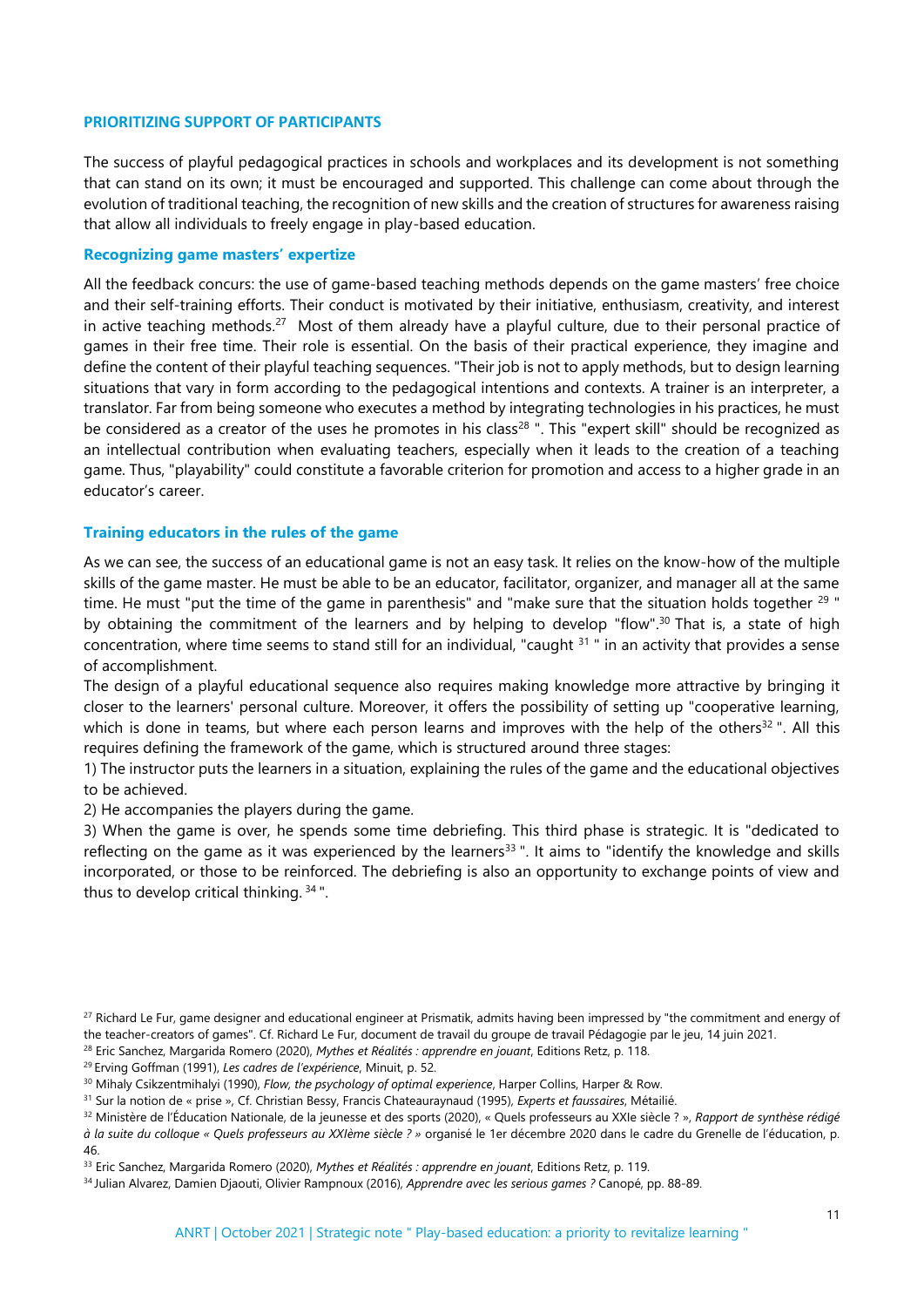So how can we encourage beginners to take the plunge? By setting up innovative training courses which both guide and professionalize educators in their practice<sup>35</sup>. However, at the present time, everything remains to be done in this field. Pedagogical initiatives in the field of play are marginal, skills remain unstable, and content is difficult to evaluate. "Educators are often the only ones in their institutions to use play in the classroom or in training. As a result, they suffer from a feeling of professional isolation, a lack of resources and recognition<sup>36</sup>. In addition, the new skills are not recognized or valued at the institutional level either by a title, diploma or exam. In light of this, if we wish to develop play-based education, it is crucial to support the actions of these educators through training which offers certification and accreditation of skills, which could be taken into account in their career trajectory.

#### **Acculturate and initiate through "playful learning communities"**

The diffusion of playful teaching methods implies an evolution of mentalities. Even if play-based education is encountering success today, it still raises a lot of resistance. Some people are bothered by the playful dimension of the educational situation in relation to the "normal" functioning of a course. They are skeptical, and unconvinced of the merits of play for learning <sup>37</sup>. In the case of video games, they fear that children and adolescents will be overexposed to screens. Others feel unable to adapt their teaching methods and are helpless in the face of creative demands. Still others admit that they do not understand the video game practices of gamers and are unable to decode the messages conveyed by the games. In order to overcome this reticence, we encourage the creation of "learning communities" in places such as the school or university libraries or third spaces such as the CréativLab. In a friendly atmosphere, these communities bring together, educators experienced in play based pedagogy, learners, parents, educational officials, as well as researchers and business leaders. Their objective is to "pool individual knowledge to create collective knowledge. This must be organized around four main functions: 1) enabling the exchange of material 2) the sharing of good practices and experiences; 3) the launching of initiatives; and 4) improving specific skills. <sup>38</sup>. They thus constitute frameworks that will allow not only the circulation of individuals, skills and playful approaches, but also the establishment of a climate of trust. The aim is not to impose playful teaching practices. It is not a matter of coercing educators, but to acculturate and introduce as many people as possible to play-based education, and more broadly, to the culture of play.

<sup>38</sup>Ministère de l'Éducation Nationale, de la jeunesse et des sports (2020), « Quels professeurs au XXIe siècle ? *», Rapport de synthèse rédigé à la suite du colloque « Quels professeurs au XXIe siècle ? »*, organisé le 1er décembre 2020 dans le cadre du Grenelle de l'éducation, p. 63.

<sup>&</sup>lt;sup>35</sup> As Marion Tellier, a professor at Aix-Marseille University, points out, "using fun educational tools is something that can be learned by experimenting to understand their advantages. ». Cf. Marion Tellier, document de travail du groupe de travail Pédagogie par le jeu, 30 avril 2021.

<sup>36</sup> Julian Alvarez, professeur associé, Université de Lille et président de Ludoscience, document de travail du groupe de travail Pédagogie par le jeu, 25 juin 2021.

<sup>&</sup>lt;sup>37</sup> François Lecellier, Lecturer at the University of de Poitiers suggests: « when using a playful educational method, the learning modality is is totally modified. The learners are no longer "receivers" of the knowledge transmitted by the educator but "actors" in the learning process. This can be disturbing for some. To reassure them, it is important to contextualize the playful situation. We don't want to suggest that learners learn to play, but that they learn by playing. ». Cf. François Lecellier, document de travail du groupe de travail Pédagogie par le jeu, 3 juin 2021.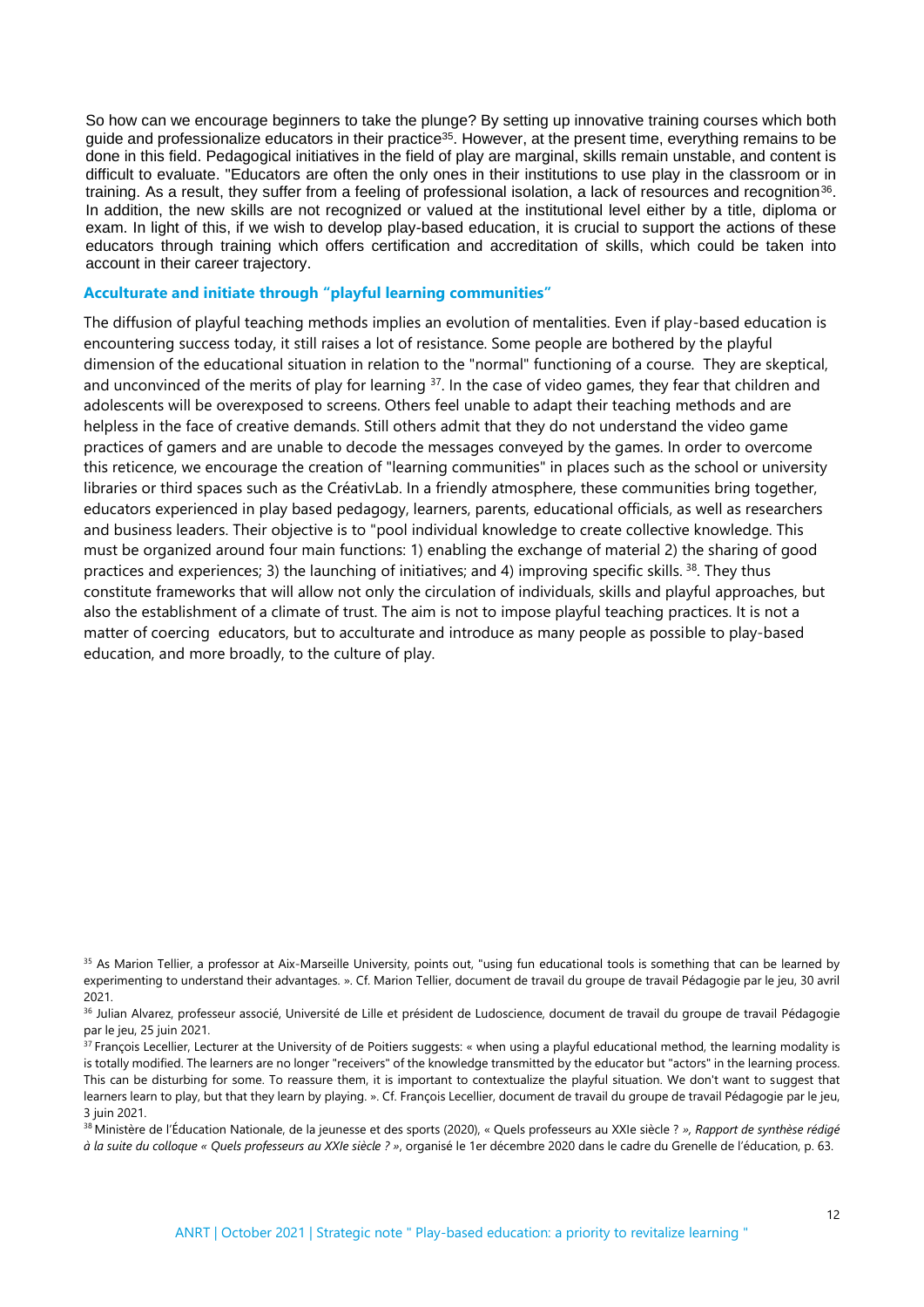#### **COURSE OF ACTION**

- **Develop an effective plan for training teachers in play-based education.** Professionalization should be given to individual teacher training initiatives. Training in play-based pedagogical practices will help modernize learning methods and give willing teachers the means to obtain professional recognition;

- **Recognize the creation of play-based educational games as an intellectual contribution in teacher evaluation.** In the context of their career development, "playability" could constitute a positive criterion for promotion.

-**Set up "playful learning communities" in school libraries, university libraries or in third spaces**. The idea is to create spaces for exchange in the form of conferences, workshops, debates, and within which the skills of some, and the know-how of others will be blended. On the one hand, the goal is to make participants aware of the culture of playfulness; and on the other hand, the goal is to convince the most resistant of play-based education's worth by giving them the codes and keys necessary to appropriate playful methods and, if they so desire, to embark on the adventure.

- **Establish a local overview of innovative play-based education initiatives at the school and university level to develop a nationwide network**. As an example, the laboratory of academic research, development, innovation, and experimentation (CARDIE) in the Aix-Marseille-school district has identified all the innovative actions implemented in its district. They are centralized in the national database called *"Innovathèque*" of the Ministry of National Education and Youth. This initiative aims to circulate information, promote good practices and connect participants.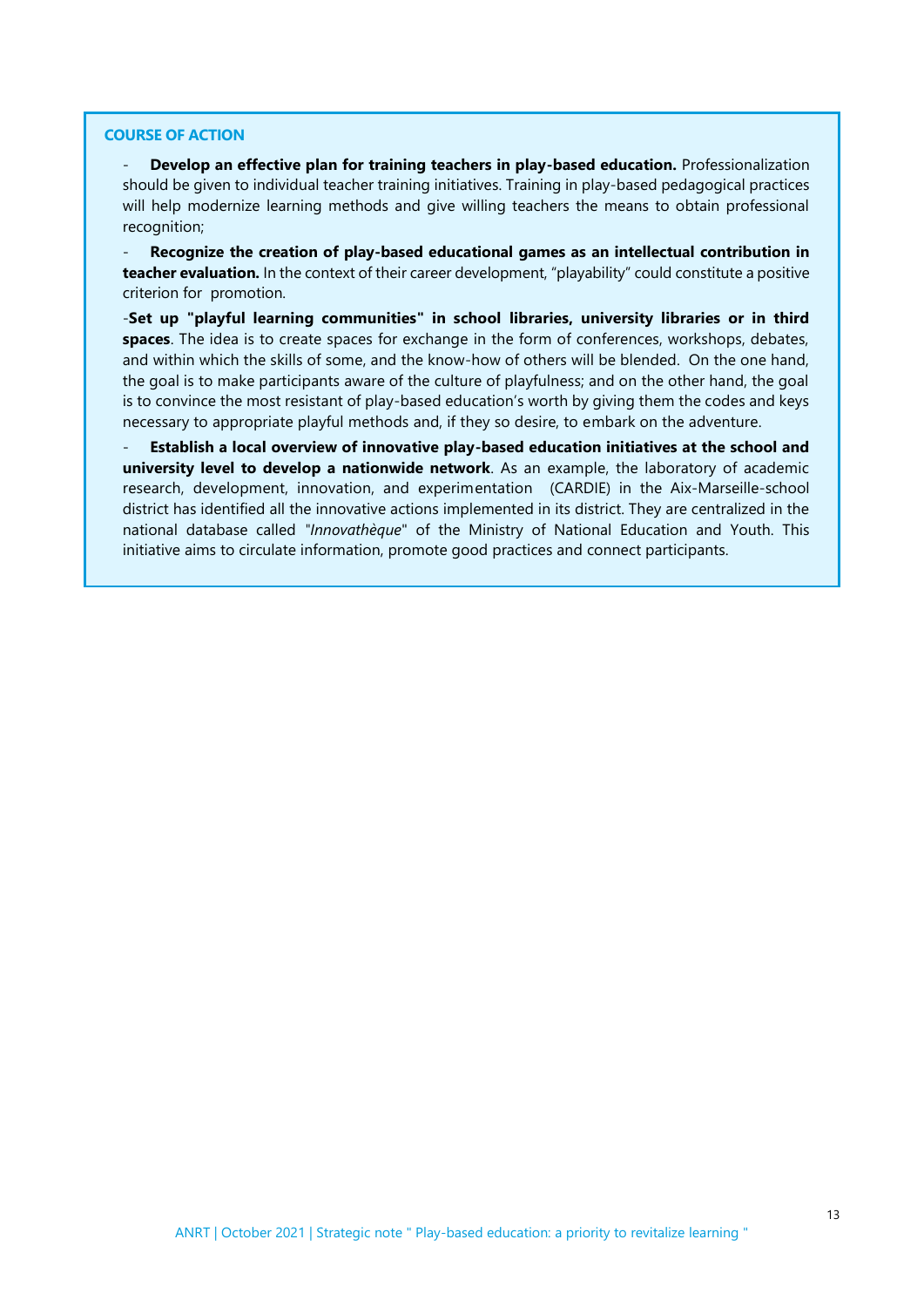#### **PROMOTING THE "SCALABILITY" AND EVALUATION OF PLAYFUL EDUCATIONAL TOOLS**

Today, there is a wide variety of playful activities in the field of education and training. Educators have created these activities in an effort to reconsider their means of action and to increase their educational effectiveness. However, it is difficult to quantify and evaluate this development since, most of the time, these practitioners create their games during their free time, without any academic recognition. Therefore the members of ANRT believe that the stakes lie in ensuring that these innovations do not stay on a shelf or lie in a drawer. On the contrary, it is essential to encourage their capitalization by disseminating them on a larger scale. To do this, it is necessary to stimulate the links between educators, researchers, EdTech companies and game publishers, while putting in place procedures to protect, as well as evaluate these educational experiments.

#### **Encourage partnerships with companies in the EdTech sector**

We underscore the fact that play-based educational games are very often designed on a voluntary basis by educators, who deploy a wealth of ingenuity to develop "solutions adapted to their needs, to the learning context and to the learners"<sup>39</sup>. This is the case, for example, with the application "Canteen Green"<sup>40</sup>, developed by researchers and engineers from AgroParisTech and INRAE<sup>41</sup>, which aims to raise nutritional awareness among high school students. Another example is the "Da Vinci Code" escape game designed by Joël Verbauwhede, a teacher at Simone de Beauvoir high school in Vitrolles, whose objective is to encourage students to work together to solve science-related exercises<sup>42</sup>.

In all cases, the challenge is great because the creation of an educational game requires a significant investment in terms of time and resources. First, it is necessary to make the relayed concepts attractive without distorting them. It's about translating knowledge into original scenarios around problems to solve, challenges to overcome, mysteries to unravel, and rewards to win<sup>43</sup>. Production arises once this framework has been instated. An educational game "takes a long time to design and must be done in several renditions, which can be costly<sup>44</sup>". This is all the more true since, if the educator-creator is compared to a " handyman" according to the formula proposed by the anthropologist Claude Levi-Strauss<sup>45</sup>. It is crucial that great care be taken with respect to the graphic interface of a game, for example, the quality of the images, materials, or, in the case of a video game, the design, music or sound effects<sup>46.</sup> This results in taking into account requests by gamers who intensively consume games in their free time and thus have a valued background experience. Their consumption gives them the notion of an expert, which legitimizes their reaction to an educational game either through their acceptance, or rejection of it<sup>47</sup>.

<sup>41</sup> Institut national de recherche pour l'agriculture, l'alimentation et l'environnement.

<sup>39</sup> Stéphane Goria, maître de conférences, Université de Lorraine, document de travail du groupe de travail Pédagogie par le jeu, 18 mars 2021.

<sup>40</sup>Entretien avec Nicolas Darcel (2013), « Canteen : un serious game pour sensibiliser les ados à l'équilibre alimentaire », Culture Nutrition. Le média des tendances nutrition, https://www.culture-nutrition.com

<sup>42</sup>https://innovatheque-pub.education.gouv.fr

<sup>43</sup> Laurent Aldon, maître de conférences à l'Université de Montpellier, ne dit pas autre chose : « pour réussir une activité ludopédagogique, il faut passer du temps sur son scénario ». Cf. Laurent Aldon, document de travail du groupe de travail Pédagogie par le jeu, 27 mai 2021.

<sup>&</sup>lt;sup>44</sup> Aurélie Privé Hanouille (2021), « Le jeu, support privilégié pour apprendre », Fiche CARDIE. As an example, As an example, "the price of the playful tools proposed by the company My-Serious-Game ranges from €10,000 to €80,000. Frederic Kuntzmann, CEO and co-founder, My-Serious-Game, explains: "for a high amount, the number of students can be unlimited. This allows the game to be amortized over several schools and to limit costs In Violette Nemessany (2020), « La Pédagogie par le jeu. Comment remettre les apprentissages en jeu ? », Rapport de synthèse, Les Cahiers FutuRIS, ANRT,p. 54.

<sup>&</sup>lt;sup>45</sup> Dans son ouvrage La pensée sauvage, Claude Lévi-Strauss defines the figure of the primitive bricoleur as someone "who works with his hands, capable of accomplishing a great number of diversified tasks with the rule of his stakes is to always manage with the "means of the edge", that is to say a set of local resources (tools and heterogeneous materials), Cf. Claude Lévi-Strauss (1962), La pensée sauvage, Plon, p. 44.

<sup>&</sup>lt;sup>46</sup> Clémence Rougeot, chargée de projet R&D chez Foxar specifies: "the ergonomics and the aesthetic aspect of the playful educational tools constitute an added value that can only be generated under certain conditions: the user's experience must be fluid and the aesthetic aspect must not attract the player's attention too much, at the risk of diverting him from the educational content to be retained." Cf. Clémence Rougeot, document de travail du groupe de travail Pédagogie par le jeu, 17 mai 2021.

 $47$  As Marion Vieu, lecturer at Aix-Marseille University, points out: "learners regularly play video games. They are demanding and sensitive to functionality, ergonomics and aesthetics .Cf. Marion Vieu, document de travail du groupe de travail Pédagogie par le jeu, 30 avril 2021.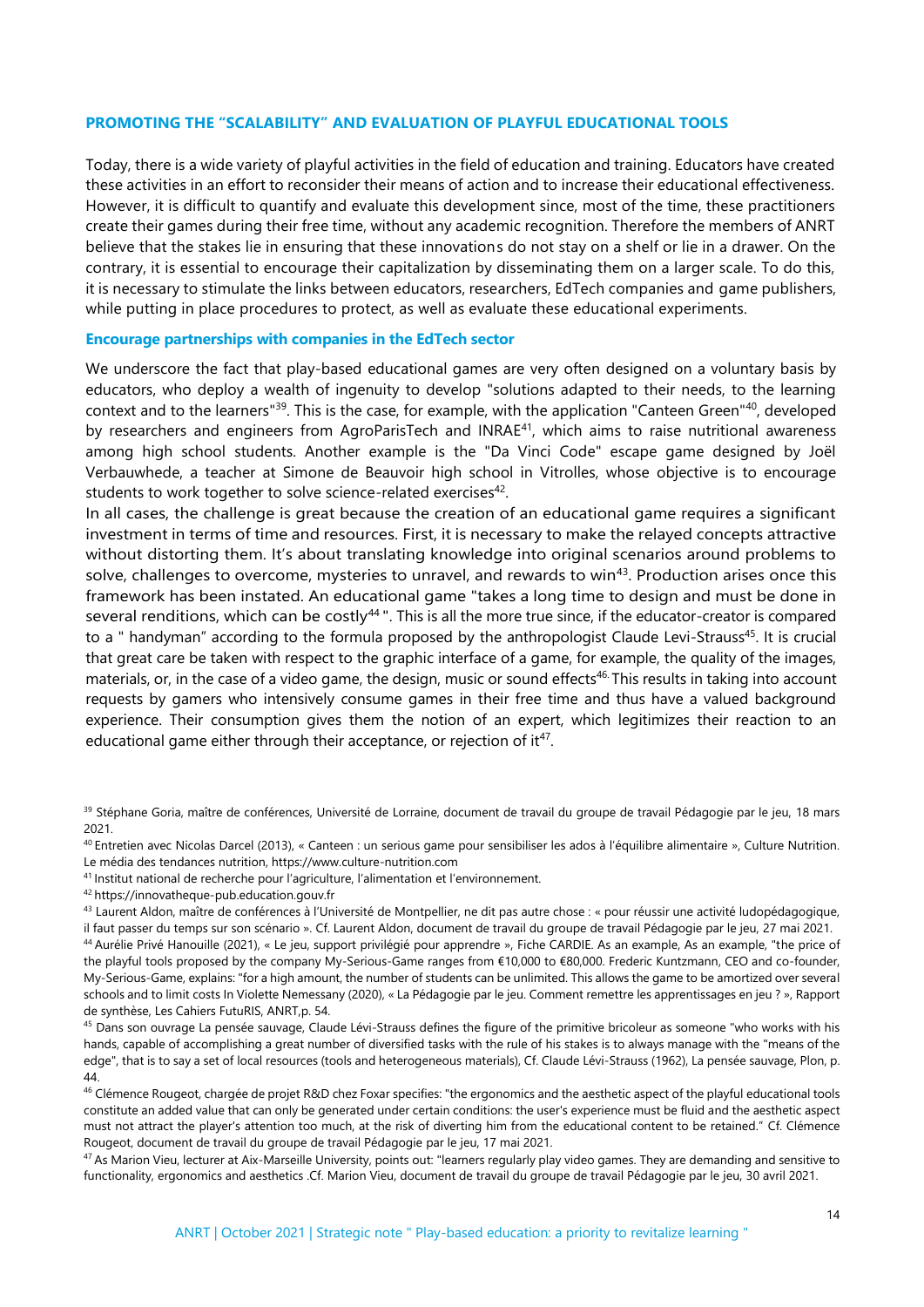Another important obligation is that the implementation of an educational game cannot be done without the support of school management, academic superintendents, or those in charge of training structures

(obtaining authorizations to equip a room, buying equipment, training staff in the use or maintenance of technical equipment). In light of these elements, it is easy to understand why in France, the practice as educatorcreators of educational games remains experimental and limited. Most of them do not have all the resources (financial and technological) and skills (marketing, commercial, administrative) to promote the transfer of their pedagogical inventions and to allow their commercial exploitation. To overcome these constraints, we recommend intensifying partnerships with companies in the EdTech sector. These collaborations can take several forms, such as one-time contracts to meet specific needs for analysis or skills, or longer-term partnerships that allow a game to be developed until it is validated in a real-world context. Beyond that, these partnerships offer a double advantage: the pooling of expertise but also additional human, technical, and financial resources; the knowledge of new professions in the gaming sector, which can be useful for learners looking for a professional path.

# **Agreeing on the terms of partnerships**

In order for companies to foster a climate of trust, it is important for partners to explain and agree on the objectives and interests of each party, particularly with regard to intellectual property and the profit model. This is not always an easy task, given the different missions, cultures, and operating rules between the public sector and EdTech companies. In fact, the national education system generally makes it difficult for teachers to use "economic reason" to justify their actions. Some of them believe that supporting a market economy is contradictory to the spirit of public service and the educational profession. Participants in the EdTech sector, need to acquire "a better knowledge of the ecosystem of schools, educational institutions, and training structures, whether it be the functioning of the national education system and local authorities, the main orientations of educational policy, the real needs of teachers and learners, and the frameworks for using digital tools, resources and services<sup>48</sup>". From this perspective, the Ampiric working group and CreativLab coordinated by ANRT constitute ideal venues for the development of interactions between teachers and business leaders, thus helping to bring them closer together.

#### **Creating game libraries in schools and training establishments**

Schools, universities, and training establishments must make a concerted effort to promote the games developed by educators. One of the solutions would be to collect and store them in "local spaces" such as the libraries in secondary schools. Placed under the responsibility of a librarian, these centers have been welcoming students during their free time or during educational sessions since 1973. Their objectives are twofold. The libraries participate in media education for students by giving them access to numerous resources (books, magazines, digital platforms, DVDs). In addition, they promote reading through their actions. The libraries have attained a privileged position as an interface between cultural life, social life, and school life, which gives them a strategic role. It seems therefore, appropriate to modernize these traditional spaces by converting them into "game libraries." As libraries already do for books, the game library would lend educational games sometimes in the form of kits, to learners but also to teachers, so that with the help of a librarian they can choose, adapt, or divert games for their teaching. Finally, the transformation of the library into a game library will require public authorities to sign agreements with educational game publishers, encourage the loan and use of their titles in schools, as well as to authorize their modifications for educational purposes. This transformation could also affect university documentation services.

<sup>48</sup> « Le numérique à l'école », L'Itinérant, n°1239, 30 août 2018, p. 9.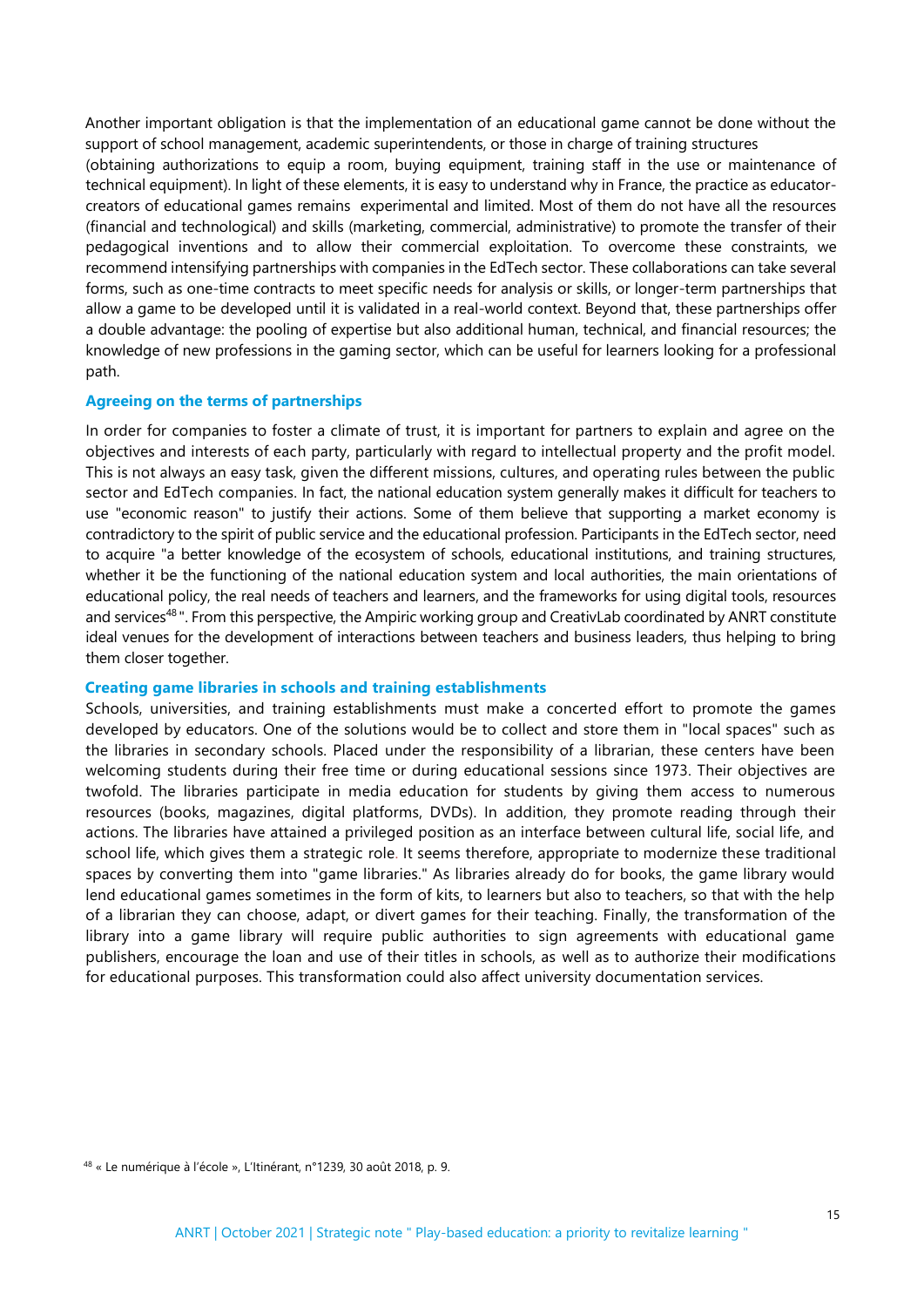#### **Evaluate innovations by developing partnerships with public research**

Finally, can the effects of games on learning be scientifically proven? Is the judgment of their creators alone sufficient to prove the relevance of these playful educational approaches? For Jean-Marc Monteil of the intergovernmental mission on education and digital technology, the answer is no. He notes that "to date, the surveys on these new ways of learning are based on small samples and are more like satisfaction or opinion surveys than performance surveys<sup>49.</sup> He adds that "real scientific and multidisciplinary research must be undertaken to precisely measure the effectiveness of these playful tools. This must be done using evaluation methods that are quantitative, qualitative, and ethical"<sup>50</sup>. In this respect, we propose to create a label "to analyze precisely what effects on the whole of the educational community in order to identify the initiatives that deserve to be generalized "<sup>51</sup>. This implies establishing a close link between teachers, researchers, and company managers. These partnerships would make it possible to develop tailor-made evaluation methods to "take into account a complex and nuanced reality," since it is important to underline that "the use of the same game can have different impacts depending on the way it is used in an educational context<sup>"52</sup>.

<sup>49</sup> Mireille Broussous, Centre-Inffo, « L'apprentissage par le jeu est-il efficace ? », 18 février 2020, https://www.centre-inffo.fr/

<sup>50</sup> Keynote de Jean-Marc Monteil lors de la conférence-débat : la pédagogie par le jeu, organisée par l'ANRT, le 6 février 2020 à Sorbonne Université. La vidéo est disponible sur le site de l'ANRT.

<sup>51</sup> Béatrice Kammerer, « Bien-être à l'école : de quoi parle-t-on ? », In Sciences Humaines, « Bonheur d'apprendre et d'enseigner. Enquête sur ces profs qui changent l'école », Les grands dossiers de Sciences Humaines, n°58, mars-avril-mai 2020, pp. 18-19.

<sup>52</sup> Eric Sanchez, Margarida Romero (2020), Mythes et Réalités : apprendre en jouant, Editions Retz, p. 123.